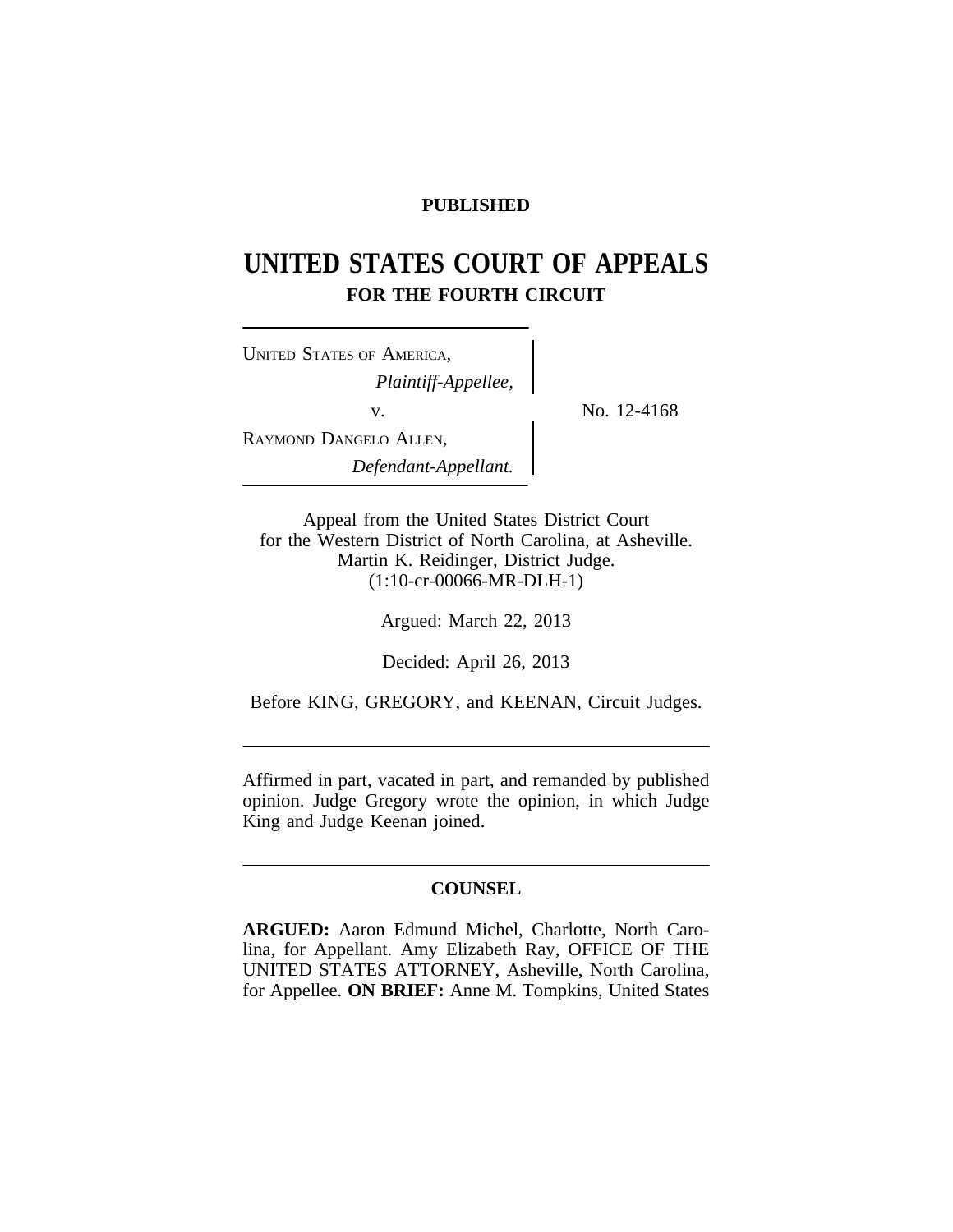Attorney, Charlotte, North Carolina, Richard Lee Edwards, Assistant United States Attorney, OFFICE OF THE UNITED STATES ATTORNEY, Asheville, North Carolina, for Appellee.

#### **OPINION**

GREGORY, Circuit Judge:

In June 2010, law enforcement uncovered an extensive crack cocaine distribution network operating in Buncombe and McDowell counties, North Carolina. For his part in the enterprise, Raymond Allen was convicted by a federal jury in the Western District of North Carolina of conspiring to possess fifty grams or more of cocaine base with intent to distribute, in violation of 21 U.S.C.  $\S$ § 841(a)(1) and 846. As a result, Allen was sentenced to ten years' imprisonment, the mandatory minimum sentence in effect at the time he allegedly committed the offense. Allen now challenges his conviction, arguing there was insufficient evidence to support his knowledge of the drug ring. Further, he charges that the district court erred in denying his pretrial motions, and thus his conviction should be vacated. Finally, Allen argues the district court erred in imposing the ten-year mandatory minimum sentence given that Congress passed the Fair Sentencing Act of 2010, Pub. L. No. 111-220, 124 Stat. 2372, prior to his sentencing. For the reasons that follow, we affirm Allen's conviction but vacate his sentence and remand to the district court for resentencing.

# I.

On October 5, 2010, Raymond Allen was one of eleven defendants named in a fifteen-count indictment. Five additional co-conspirators were also named in the indictment. Allen was charged with one count of conspiring to possess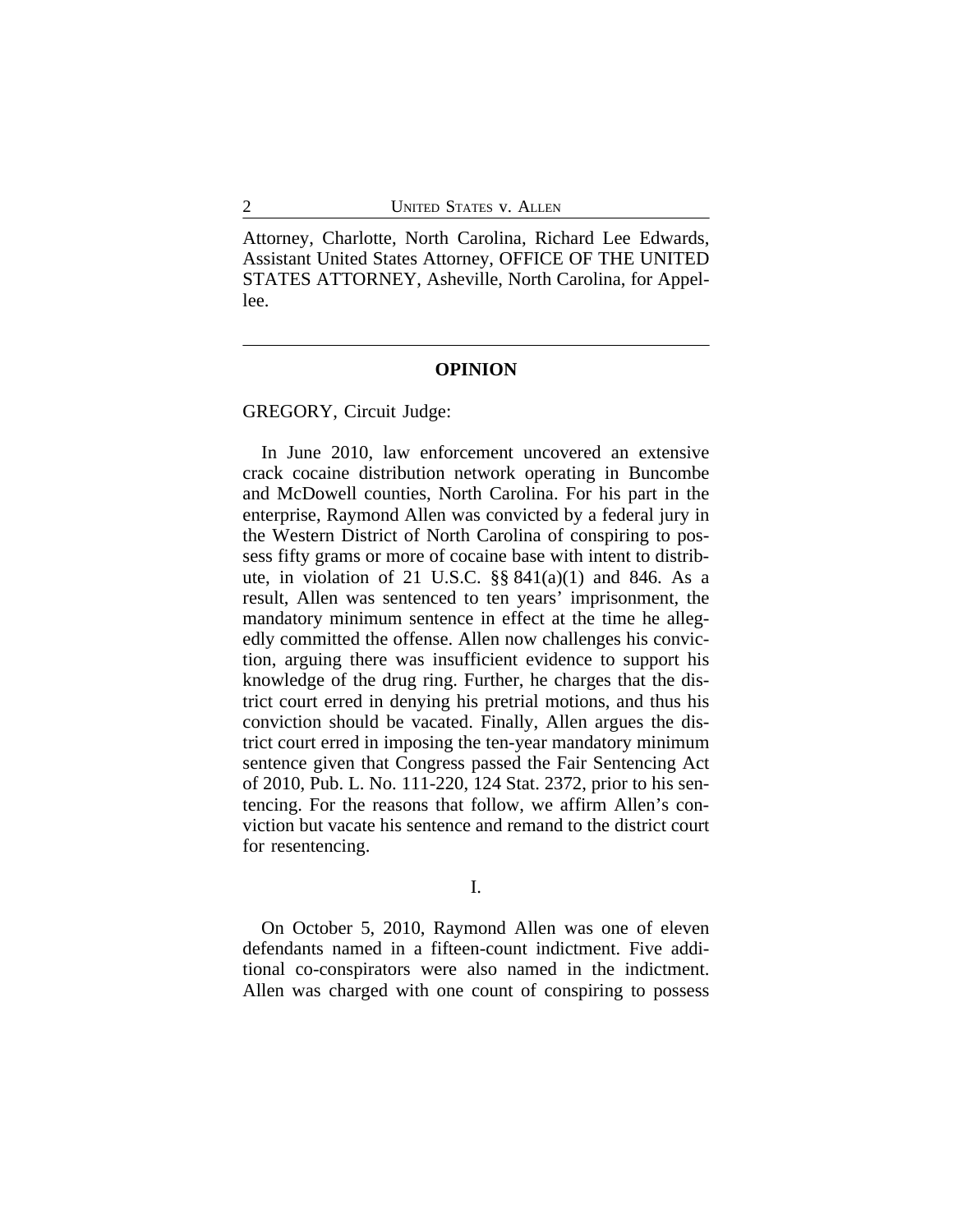UNITED STATES V. ALLEN 3

fifty grams or more of cocaine base with intent to distribute, in violation of 21 U.S.C.  $\S$ §  $841(a)(1)$  and  $846$ . The indictment was the result of an extensive investigation that took place between January and June of 2010. Prior to the start of trial, Allen made two pretrial motions relevant to this appeal. First, Allen moved to see his codefendants' Presentence Reports (PSR) and sealed sentencing memoranda. The district court denied the motion in a written order. Second, Allen moved to call a criminal defense expert to help explain the potential significance of all of the indicted codefendants reaching plea agreements with the government. The court orally denied the motion.

#### A.

Trial was held from June 27 to June 29, 2011. The evidence adduced revealed a multi-tiered crack cocaine distribution ring operating in Western North Carolina. As proof of the extensive operation, the government called twenty-seven witnesses, including thirteen law enforcement officers, three confidential informants, three codefendants, and five separately identified co-conspirators. The government also introduced recordings of telephone calls, photographs, and videotapes.

The mountainous evidence showed that the drug network operated in the following manner. The bottom link of the drug distribution chain consisted of approximately ten street-level dealers. The street dealers sold \$5 and \$20 crack rocks in lowincome neighborhoods. These street dealers would buy the crack cocaine from three suppliers higher up in the distribution chain. The second-rung suppliers would in turn buy crack cocaine from Chrissawn Folston. Finally, Folston would buy his supply of crack cocaine from Willie Chappell, who supplied the drug to him in bulk. The government further claimed that when Chappell was unable to supply crack cocaine, Folston turned to Allen as the back-up supplier.

Allen does not dispute that the evidence introduced at trial sufficiently detailed this operating scheme. He admits that the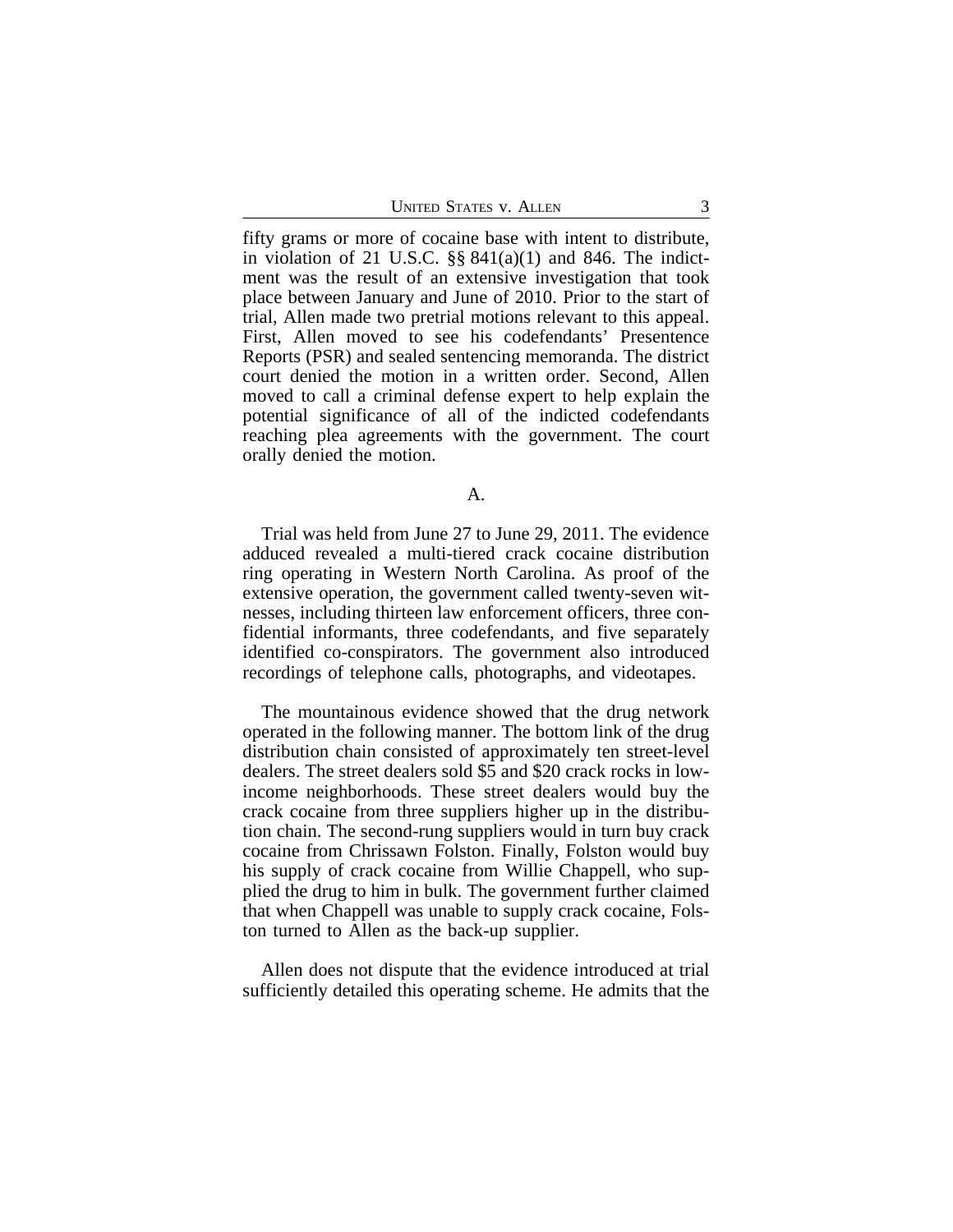drug network was "substantial and involved most of the ten codefendants, five named co-conspirators, and other named conspirators." Appellant's Br. 37. Allen does dispute, however, the government's assertion at trial that when Chappell was unable to supply crack cocaine to Folston, Folston would turn to him as a back-up supplier. This brings us to the events that provided the basis for Allen's arrest.

On May 17, 2010, Folston tried to purchase crack cocaine from Chappell, but Chappell was unable to deliver. Folston, therefore, called Allen and placed an order for two ounces of the drug. Allen quoted Folston a price of \$950 an ounce and told him to meet him at his mother's house in Asheville, North Carolina. Folston's girlfriend, Robin Anderson, drove him to Allen's mother's house. Folston successfully purchased the crack cocaine from Allen.

When Folston got home, he weighed his purchase and realized he only received one-and-a-half ounces of crack cocaine instead of the two ounces for which he paid. He called Allen to complain, at which point Allen told him that the next time Folston needed a supply he would reconcile the discrepancy. Placated, Folston went about selling the crack cocaine to the second-rung suppliers, who in turn sold the drug to the street dealers for distribution.

The next day, May 18, Folston again called Allen, requesting another two ounces of crack cocaine, but in order to make up for the day before, Folston told Allen that he was only going to pay for an ounce and a half. Allen agreed and told Folston to again meet him at his mother's house. Robin Anderson drove Folston to Asheville for a second time. Although Allen was not there when Folston arrived, Folston eventually purchased the crack cocaine from Allen at a nearby apartment complex.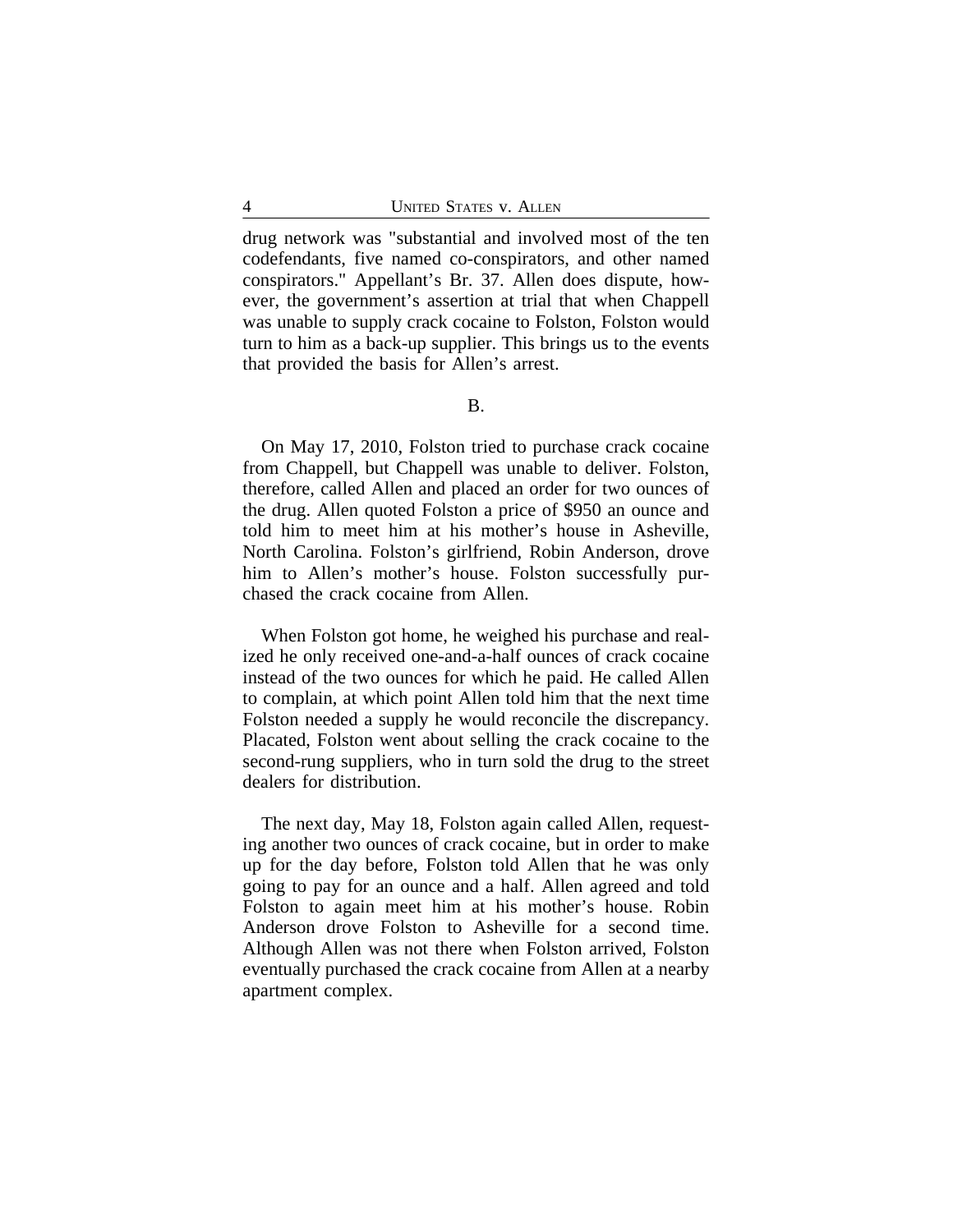As it turns out, Folston's girlfriend, Robin Anderson, was a government informant. The police, therefore, had placed a GPS tracking device on her vehicle and were able to physically follow her. They therefore observed Folston buying and selling crack on multiple occasions, including the two transactions between him and Allen. Thus, all of the above events were testified to by Anderson, law enforcement officials who conducted surveillance, and Folston himself. As such, Allen does not attempt to allege that there was insufficient evidence to prove the two buy-sell transactions between him and Folston.

The government also introduced testimony that while Allen was detained awaiting trial, he had a conversation with a street dealer named Wilkerson, who lamented to Allen that they would all "be partying" if the other street dealers had "kept their mouths shut and hadn't told on everyone and got all this stuff started." Allen supposedly replied to this by saying: "You got that right. She the one that got me, too. Set me up." For clarity, Wilkerson asked: "Who? Robin [Anderson]?" Allen replied: "You got that right." The government asserted that this conversation was relevant as it showed that Allen was aware of the drug distribution network.

At the close of the government's case-in-chief, Allen moved for judgment of acquittal. The court and the government engaged in a discussion concerning the evidence presented to the jury, particularly the evidence linking Allen to the conspiracy. Allen alleged that while the government may have proven that he was involved in two buy-sell transactions, it did not prove beyond a reasonable doubt that he participated in or had any knowledge of the overarching conspiracy. The district court considered the argument and denied the motion. Allen put on no evidence and renewed the motion at the end of trial, which the district court again denied. The jury found Allen guilty. Ten days later, Allen filed a renewed motion for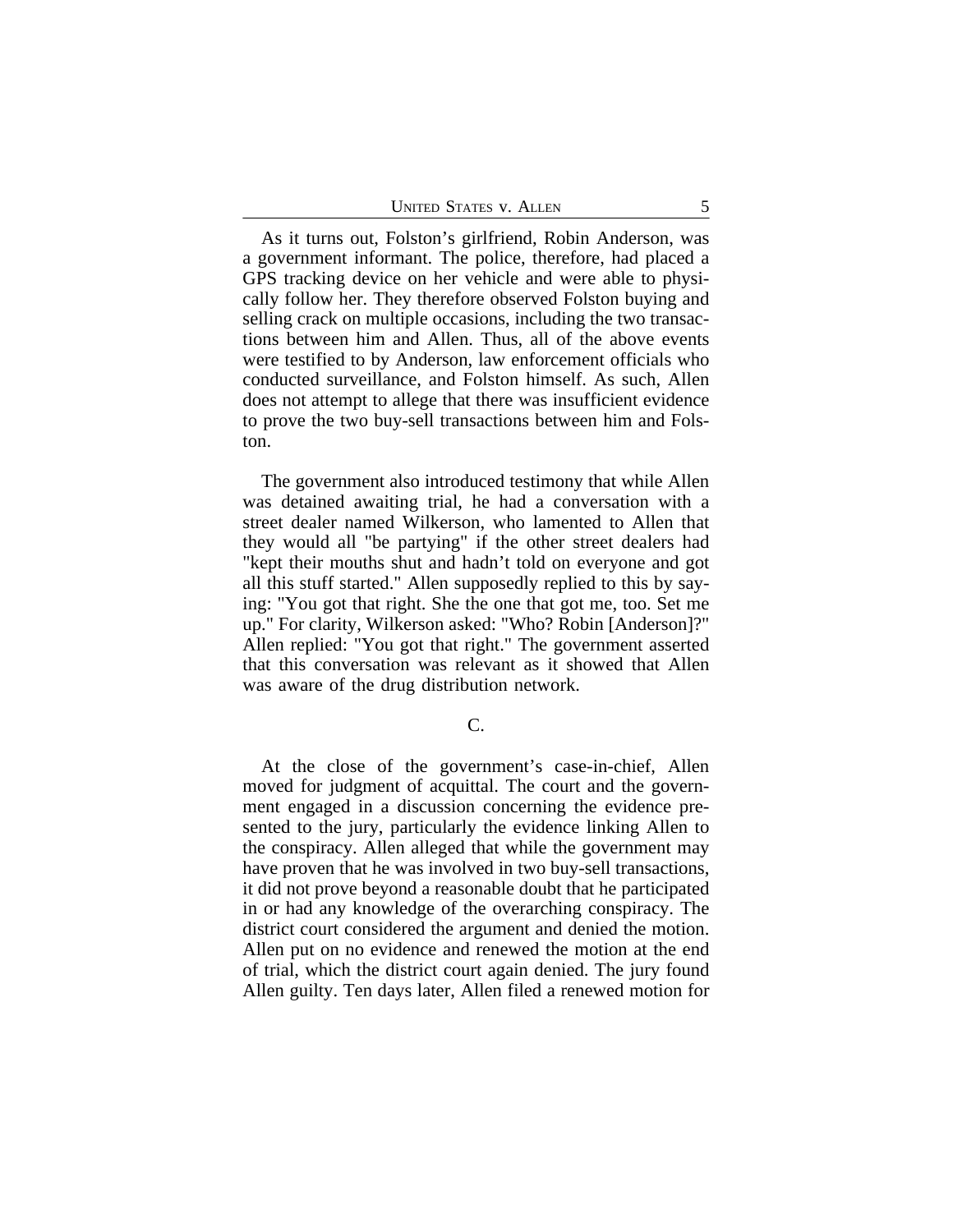judgment of acquittal. The court denied the motion, issuing a written memorandum and order. *See United States v. Allen*, No. 1:10-cr-66-1 (W.D.N.C. Aug. 3, 2011).

Allen timely appealed, arguing: (1) there was insufficient evidence for a jury to find him guilty of conspiracy to distribute; (2) the district court erred by denying him access to his codefendants' PSRs and by refusing his expert testimony; and (3) the district court erred in sentencing him in accordance with the statutory mandatory minimum given that the threshold amount of crack cocaine necessary for the mandatory minimum was raised by the Fair Sentencing Act prior to his sentencing.

II.

We review the district court's denial of a motion for judgment of acquittal de novo. *United States v. Lentz*, 383 F.3d 191, 199 (4th Cir. 2004). Given that Allen is challenging the sufficiency of the evidence presented to the jury, we view the evidence presented at trial in the light most favorable to the government and will sustain the verdict if we find that any rational factfinder could find the elements of the crime beyond a reasonable doubt. *See United States v. Burgos*, 94 F.3d 849, 854 (4th Cir. 1996) (en banc).

To be found guilty of conspiracy to distribute crack cocaine, the government must prove: (1) an agreement to possess crack cocaine with intent to distribute between two or more persons; (2) the defendant knew of the conspiracy; and (3) the defendant knowingly and voluntarily became a part of the conspiracy. *See United States v. Strickland*, 245 F.3d 368, 384-85 (4th Cir. 2001). A conspiracy may "be proved wholly by circumstantial evidence." *Burgos*, 94 F.3d at 858. And, "one may be a member of a conspiracy without knowing its full scope, or all its members, and without taking part in the full range of its activities or over the whole period of its existence." *United States v. Banks*, 10 F.3d 1044, 1054 (4th Cir.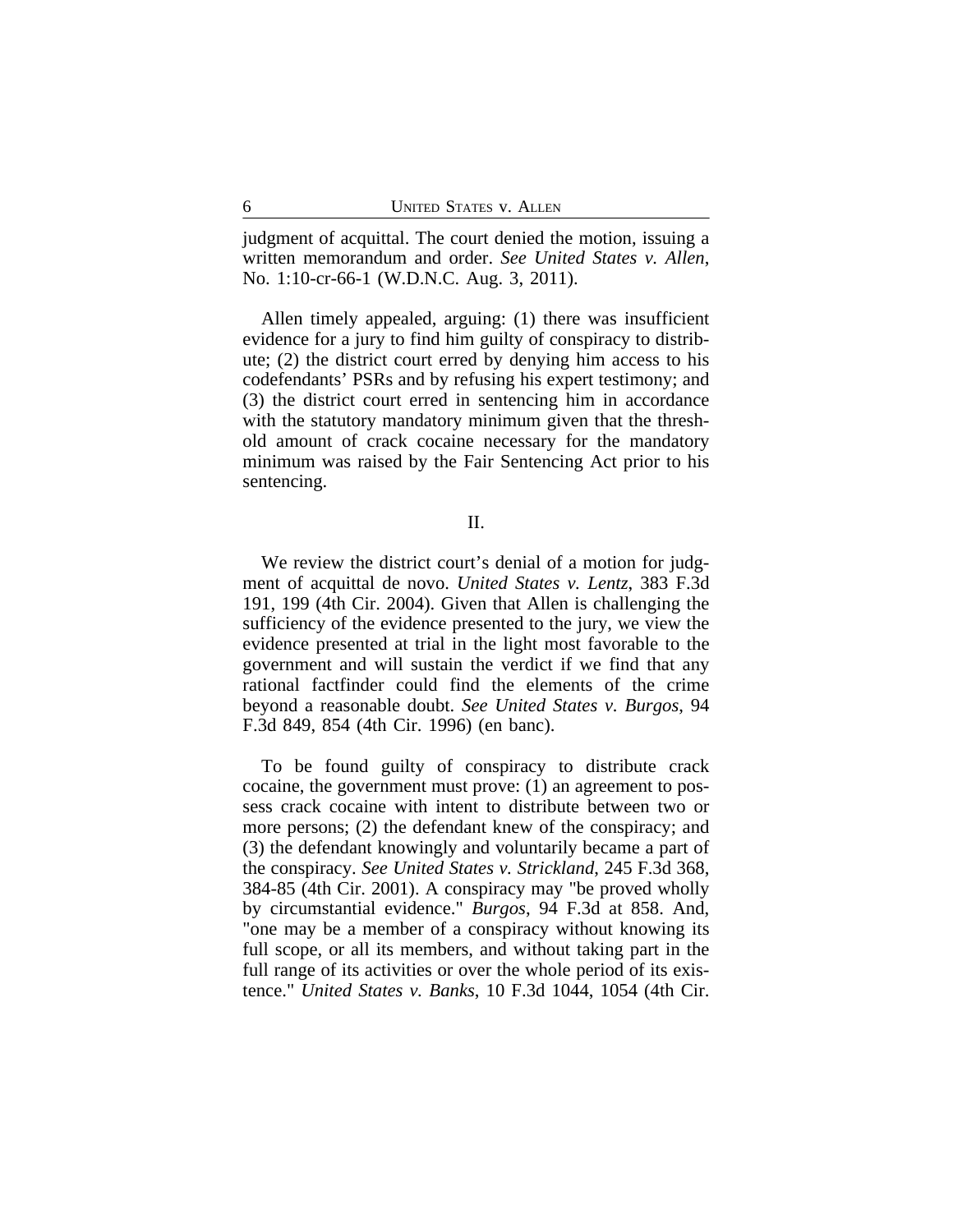1993); *see also United States v. Brooks*, 662 F.2d 1138, 1147 (4th Cir. 1992) ("[A] defendant need not have had knowledge of his co-conspirators . . . or knowledge of the details of the conspiracy."). Therefore, "[o]nce a conspiracy has been proved, the evidence need only establish a slight connection between any given defendant and the conspiracy to support conviction." *Strickland*, 245 F.3d at 385.

We will uphold a conspiracy conviction even if the defendant's involvement is minimal. *See, e.g.*, *Brooks*, 957 F.2d at 1147; *United States v. Seni*, 662 F.2d 277, 285 n.7 (4th Cir. 1991). We have also "reiterate[d] that the focus of a conspiracy charge is the agreement to violate the law, not whether the conspirators have worked out the details of their confederated criminal undertakings." *United States v. Mills*, 995 F.2d 480, 484 (4th Cir. 1993). As such, our precedent is unambiguous in that a defendant may be convicted of conspiracy to distribute even if the evidence shows "participation in only one level of the conspiracy charged in the indictment." *United States v. Lewis*, 54 F.3d 1150, 1154 (4th Cir. 1995) (citation omitted).

The government undisputedly proved a multi-tiered crack cocaine distribution conspiracy. Allen's argument therefore hinges on his assertion that the government did not prove his knowledge of the conspiracy, and instead, only put on evidence that he sold 3.5 ounces of crack cocaine to Folston. Allen argues that the evidence only shows two independent buy-sell transactions, which does not equate to knowledge of a broader conspiracy.

Our precedent short-circuits Allen's argument. Indeed, we have said that evidence of the sale of crack cocaine on its own is too thin to support an inference of conspiracy. *See United States v. Edmonds*, 679 F.3d 169, 174 (4th Cir. 2012), *judgment vacated on other grounds*, 133 S. Ct. 376 (2012) ("[T]he mere evidence of a simple buy-sell transaction is sufficient to prove a distribution violation under § 841, but not conspiracy under § 846."); *United States v. Thomas*, 489 F. App'x 688,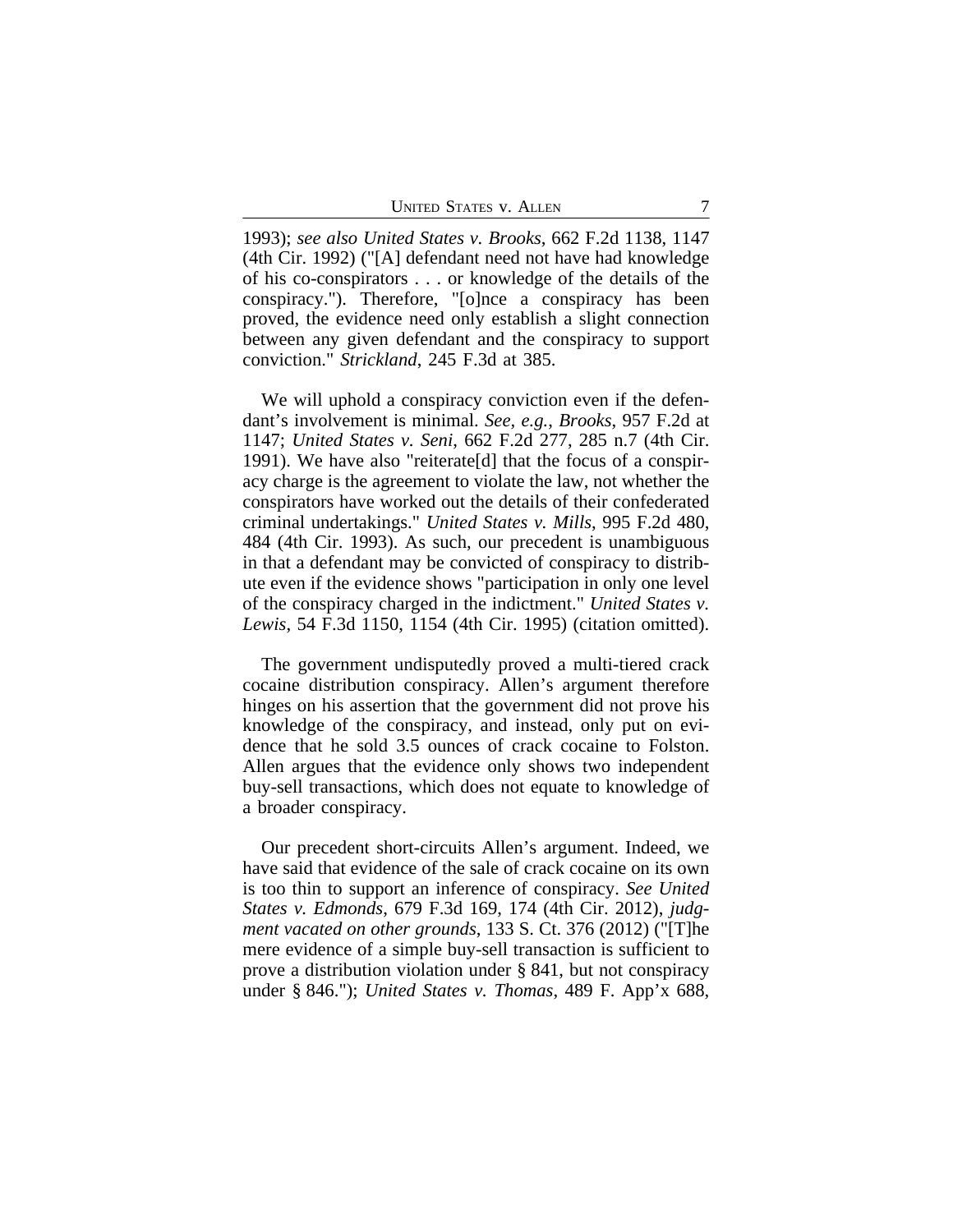691 (4th Cir. 2012) (unpublished per curiam), *cert. denied*, 133 S. Ct. 588 (2012). But we have also stated that a single buy-sell transaction "is at least relevant (i.e. probative) on the issue of whether a conspiratorial relationship exists." *Mills*, 995 F.2d at 485 n.1; *United States v. Hackley*, 662 F.3d 671, 679 (4th Cir. 2011). Additionally, evidence of a defendant buying or selling a substantial quantity of drugs over a short period of time is enough to raise an inference of a distribution conspiracy. *United States v. Reid*, 523 F.3d 310, 317 (4th Cir. 2008) ("[E]vidence of a buy-sell transaction . . . coupled with a substantial quantity of drugs, would support a reasonable inference that the parties were coconspirators.").

At trial, the government put on evidence that the 3.5 ounces (99.2 grams) of crack cocaine that Allen sold Folston was enough to produce over 1000 crack rocks. Given that we have upheld convictions for intent to distribute charges for amounts much less than that involved here, *see, e.g.*, *United States v. Lamarr*, 75 F.3d 964, 973 (4th Cir. 1996) (5.72 grams), it is fair to conclude that a reasonable juror could infer that when Allen sold Folston such a substantial quantity of crack cocaine over the course of two days, Allen knew the drug was going to be further distributed. It is hard to fathom that one would purchase in short order the equivalent of 1000 crack rocks for personal use.

Thus, viewing the evidence in the light most favorable to the government, the evidence of the two consecutive buy-sell transactions, both of which involved substantial amounts of crack cocaine, was enough to support a conspiracy to distribute conviction. This conclusion is further buttressed by Allen's jailhouse conversation, which indicates that Allen was at least somewhat cognizant that the distribution scheme in question was larger than the two buy-sell transactions of which he was a part. We affirm Allen's conspiracy to distribute conviction.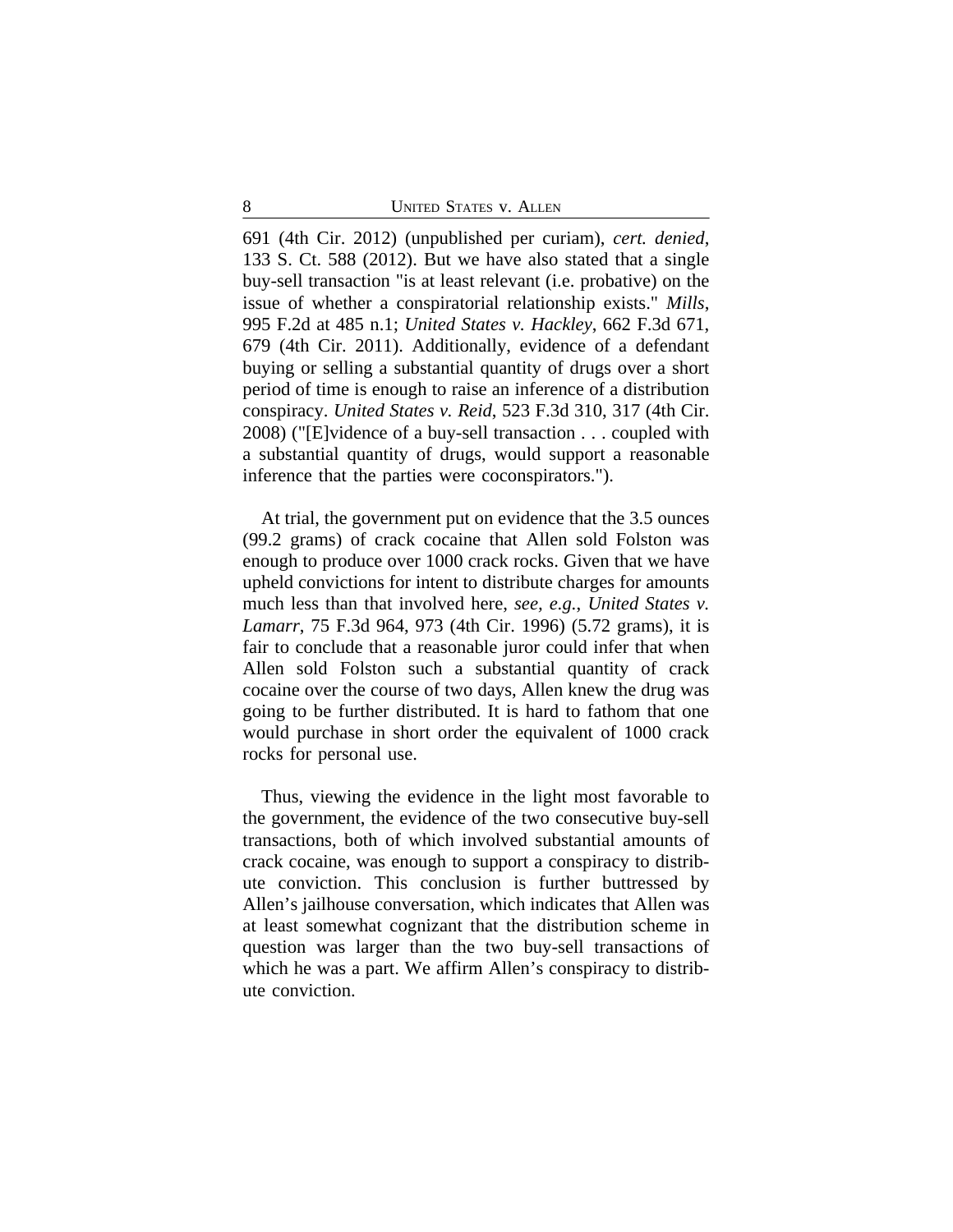#### III.

Next, Allen makes two charges of error in regards to the district court's pretrial evidentiary rulings. First, Allen argues the district court erred by refusing to grant him permission to see his codefendants' PSRs. And second, he argues the district court erred by denying him the use of expert testimony to help explain the ramifications of his codefendants' plea agreements with the government. We review the district court's evidentiary rulings, including the decision to review a codefendant's PSR, for abuse of discretion. *United States v. Trevino*, 89 F.3d 187, 193 (4th Cir. 1996).

## A.

PSRs have "always been jealously guarded . . . by the federal courts." *Trevino*, 89 F.3d at 192. Before a district court can grant a defendant's request to view a codefendant's PSR, therefore, the district court must perform an *in camera* review of the PSR. *Id.* This *in camera* review is not mandatory, however. The district court need only perform the *in camera* examination once the defendant has "clearly specified the information contained in the report that he expects will reveal exculpatory or impeachment evidence." *Id.* Thus, "as a prerequisite for an *in camera* review, an accused must plainly articulate how the information contained in the PSR will be both material and favorable to his defense." *Id.* at 192-93.

When Allen requested the PSRs and sentencing memoranda for his codefendants, he based his argument on the unsealed sentencing memorandum of one codefendant, Brandon Michael Walker. Walker's sentencing memorandum revealed that his PSR recommended that 361.1 grams of crack cocaine be found attributable to him for sentencing. By contrast, the government's sentencing memorandum recommended that Walker be held responsible for at least 1.4 grams of crack cocaine but less than 2.8 grams. The difference in amounts had the effect of reducing Walker's sentence range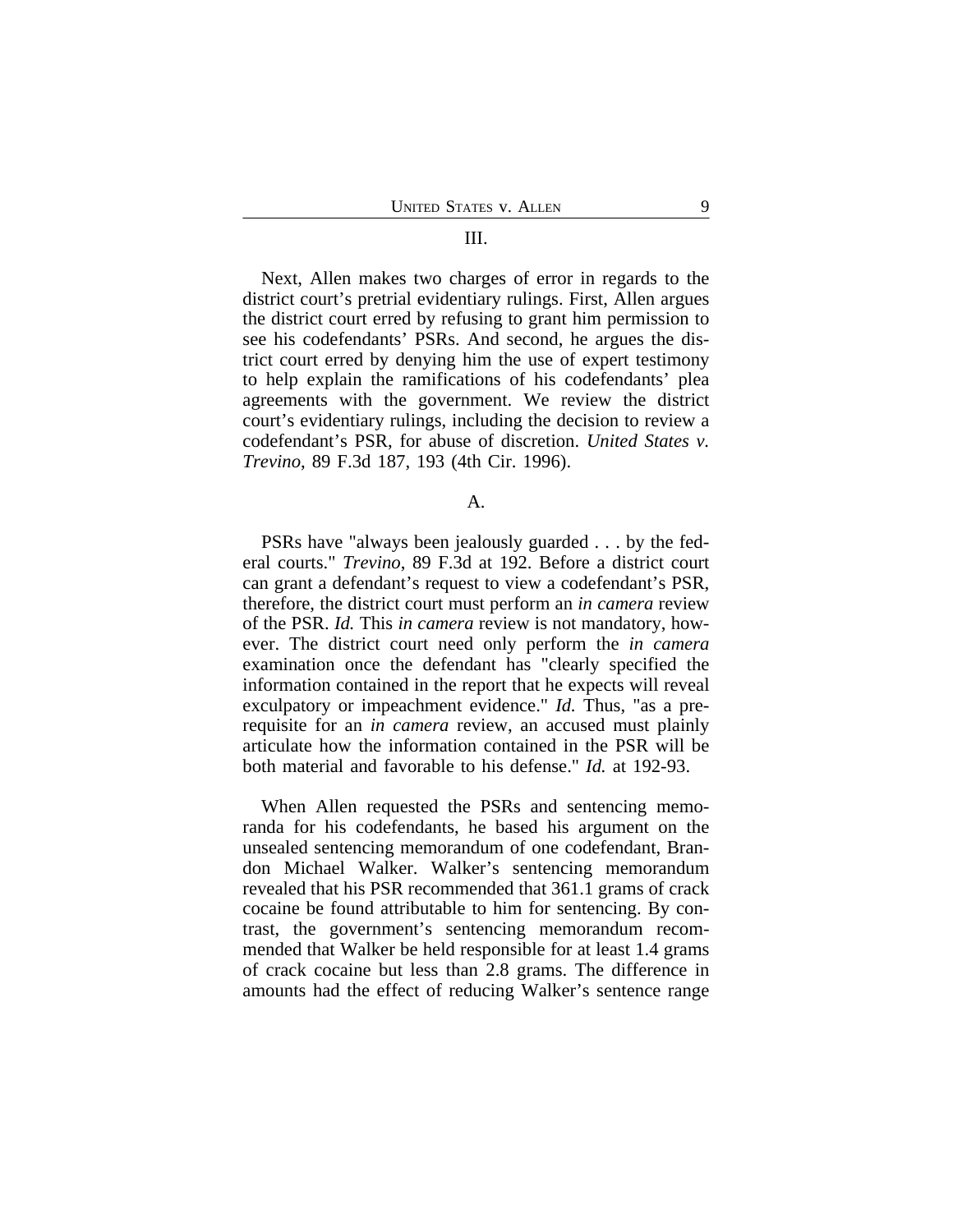from 97-121 months to 12-18 months. Using Walker as an example, Allen asserted that he was "entitled to know what other 'sweetheart deals' his alleged codefendants and alleged co-conspirators have received, as such information is directly related to their bias, motivation, and credibility." Allen believed that the large discrepancy in the amount of crack cocaine attributed to Walker in his PSR versus the requested amount in the government's sentencing memorandum was evidence of the government trading jail-time for testimony. Therefore, Allen wanted to know if similar agreements were reached by other codefendants.

Applying the standard outlined in *Trevino*, the district court did not find Allen's reasons as to why he needed access to his codefendants' PSRs compelling enough to conduct an *in camera* review, and subsequently denied Allen's motion. The district court declared that Allen did not identify any specific information in the PSRs and sentencing memoranda that would be material or favorable to his defense. The court explained that contrary to Allen's assertions, Walker did not receive a "sweetheart deal." The lower amount of crack cocaine reflected in Walker's sentencing memorandum was the amount of the crack cocaine that he sold directly, versus the PSR amount which reflected the amount of crack cocaine involved in the larger conspiracy, thus vitiating Allen's argument. The district court also noted that the codefendants would all be called as government witnesses at trial and therefore could be cross-examined regarding their plea agreements or any promises of leniency.

It is true that evidence of a "sweetheart deal" is relevant to a witness's credibility. *See Campbell v. Reed*, 594 F.2d 4, 7 (4th Cir. 1979). However, this does not mean that a defendant can go on a fishing expedition every time a codefendant pleads guilty, as *Trevino* clearly requires a specific explanation of what exculpatory evidence a PSR will contain. 89 F.3d at 192-93. For the reasons stated by the district court, Allen's conclusory claims did not meet this threshold when he moved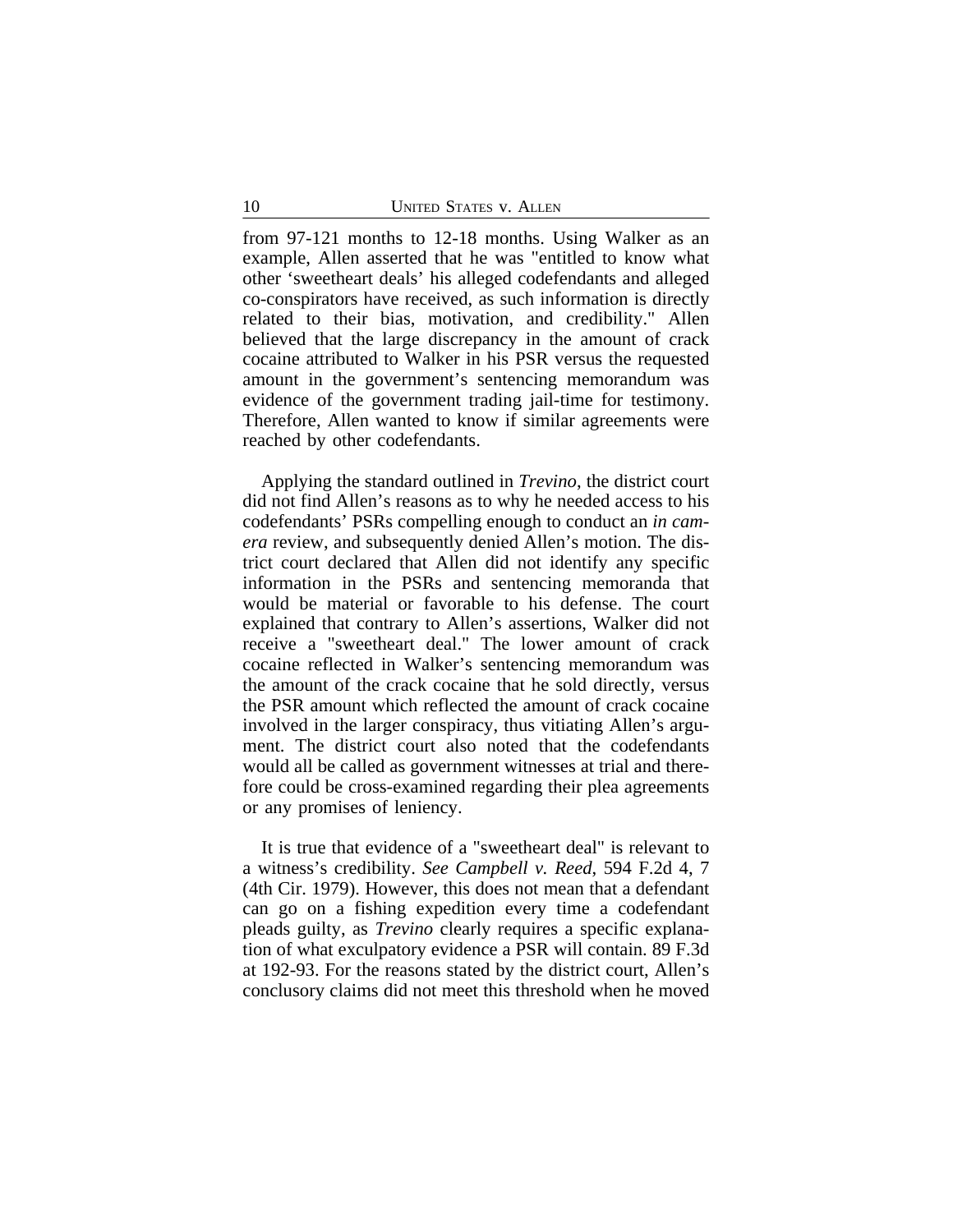for access to the PSRs. The district court did not abuse its discretion by denying Allen's motion and refusing to conduct an *in camera* review of the codefendants' PSRs.

## B.

Turning to Allen's motion to admit expert testimony, in order for expert testimony to be admissible, two requirements must be met: (1) the testimony must involve scientific, technical, or other specialized knowledge, and (2) the testimony must aid the trier of fact to help understand or resolve a fact issue. Fed. R. Evid. 702. Allen wanted to use an expert criminal defense attorney to explain the legal significance of § 5K1.1 letters, § 3553(e) motions, and 21 U.S.C. § 851 notices—all of which entail the government asking for a lesser sentence in light of a defendant's substantial cooperation—in order to show that the codefendants called to testify against him may be biased. The district court denied the motion after conducting a hearing *in limine*, reasoning that Allen could ask for a clarifying instruction if the testimony regarding the codefendants' plea process was too complex. The court refused to allow a separate expert to testify, however, as that would effectively "supplant" the court's function.

We find that the district court did not abuse its discretion in denying this motion. Essentially, Allen wanted to introduce expert testimony solely for the purpose of undermining the credibility of the codefendant witnesses. This is not the function of an expert. *See Nimely v. City of New York*, 414 F.3d 381, 398 (2d Cir. 2005) (holding "that expert opinions that constitute evaluations of witness credibility, even when such evaluations are rooted in scientific or technical expertise, are inadmissible under Rule 702"). A juror can connect the dots and understand the implications that a plea agreement might have on a codefendant's testimony — "it is certainly within the realm of common sense that certain witnesses would have an incentive to incriminate the defendant in exchange for a lower sentence." *United States v. French*, 12 F.3d 114, 117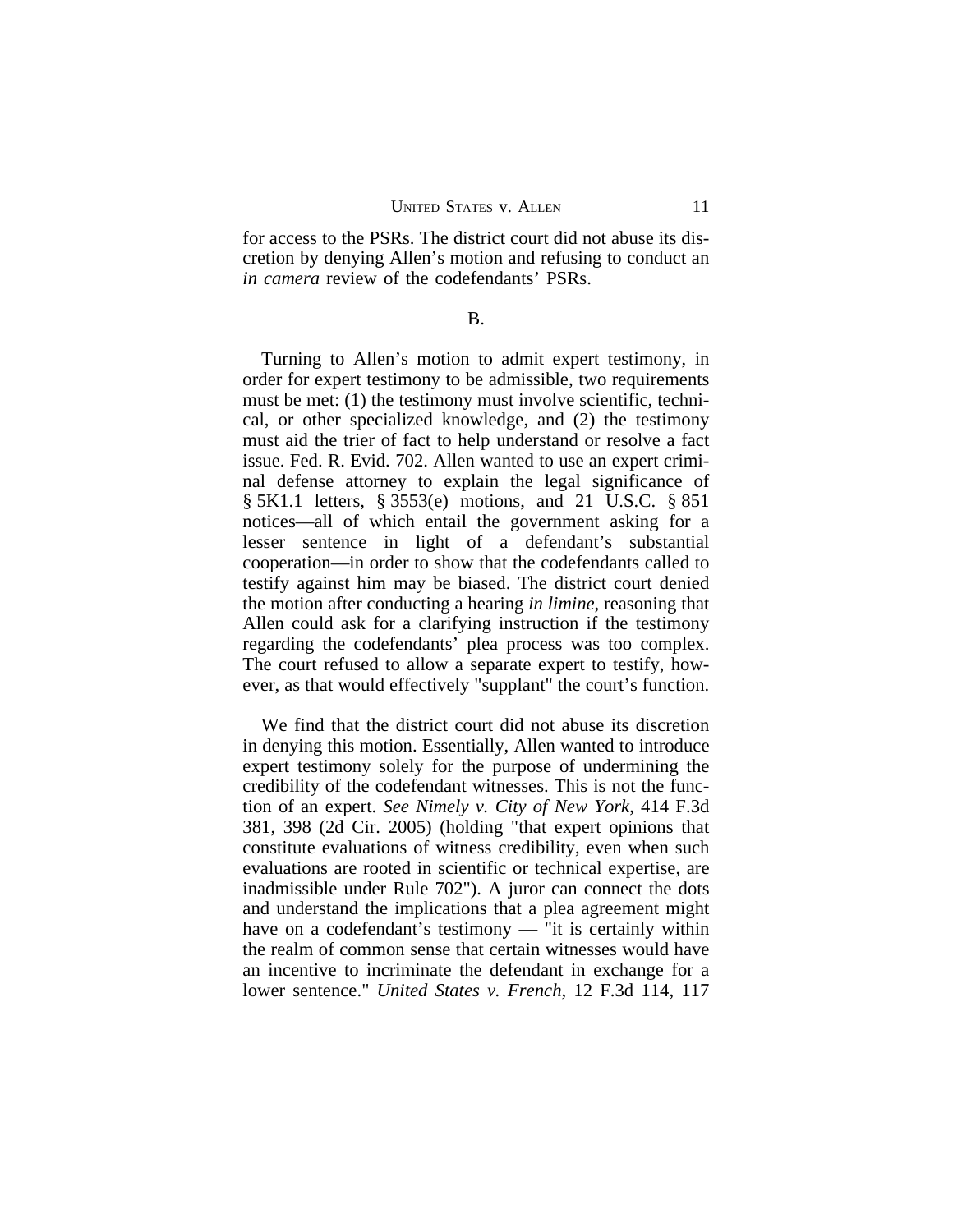(8th Cir. 1993). This is not an issue of fact that would be better explained by an expert.

Given the nature of the requested expert testimony, the district court did not err in denying Allen's motion to admit expert testimony. Expert testimony of this nature is not permitted under the Federal Rules of Evidence. Moreover, in an abundance of caution, the district court admonished the jury to examine more carefully the testimony of witnesses that may be motivated by the desire to escape punishment. Finding no error in the district court's rulings on Allen's pretrial motions, we see nothing in the record that warrants vacating Allen's conspiracy conviction.

## IV.

Allen finally argues that the district court erred by applying the ten-year mandatory minimum sentence for offenses involving fifty or more grams of crack cocaine, given that the threshold amount for the mandatory minimum to apply was raised to 280 grams by the Fair Sentencing Act prior to his sentencing. Whether the new threshold amount announced in the Fair Sentencing Act applied to Allen is a question of law which we decide de novo. *United States v. Ide*, 624 F.3d 666, 668 (4th Cir. 2010).

At sentencing, Allen's Guidelines range, with an offense level of twenty-six and criminal history category of III, was calculated to be seventy-eight to ninety-seven months. Allen's PSR recommended the mandatory minimum of ten years be imposed, as the mandatory minimum would have applied at the time Allen committed the crime. *See* 21 U.S.C. § 841(b)(1)(A) (2009) (amended 2010) (providing for a tenyear mandatory minimum sentence for offenses involving more than fifty grams of crack cocaine). Therefore, the PSR recommended sentence was 120 months. Allen objected to the PSR, arguing that the court should follow the newly enacted Fair Sentencing Act, which increased the threshold amount of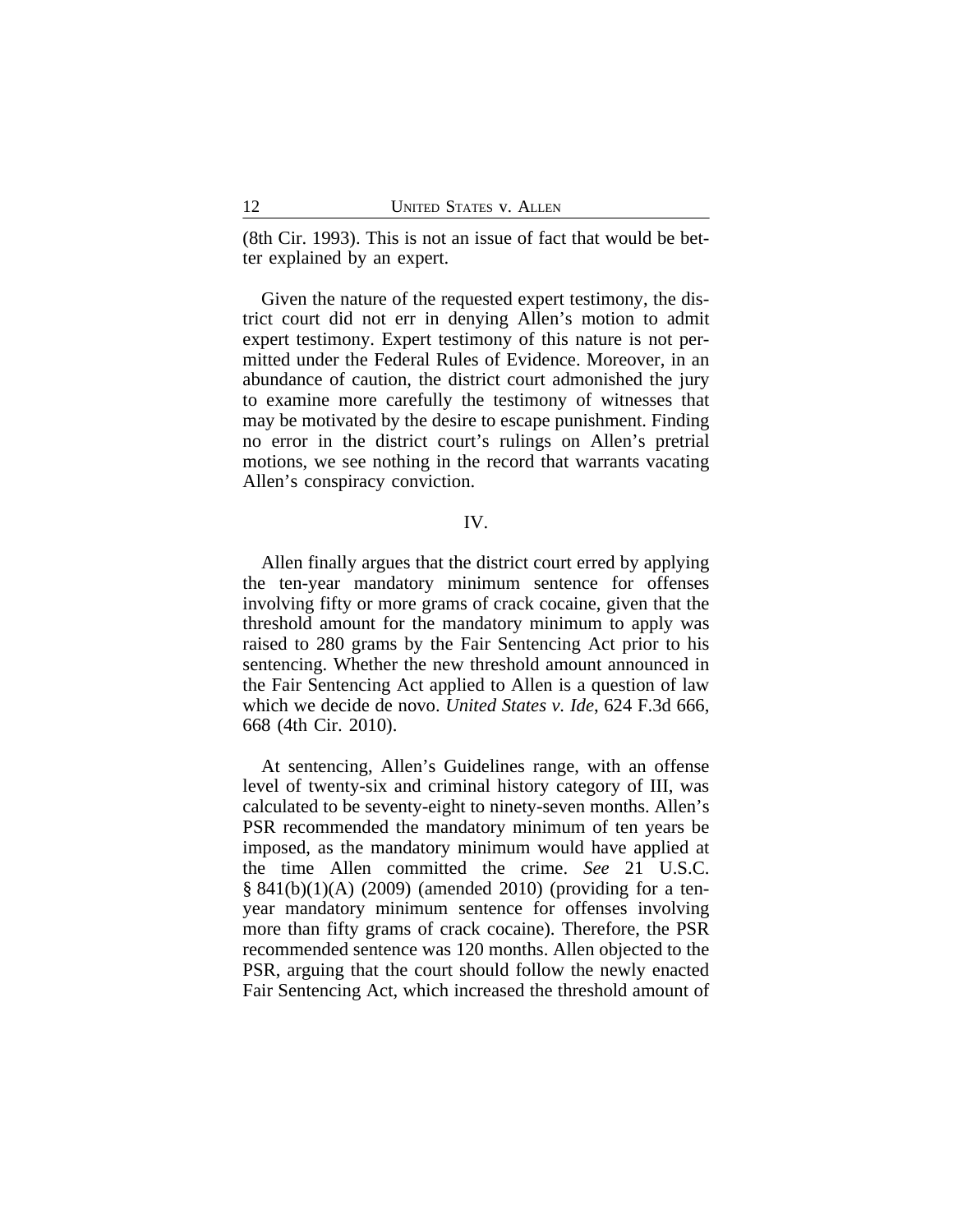crack cocaine necessary for the mandatory minimum from 50 grams to 280 grams. Given that his offense involved 3.5 ounces (99.2 grams) of crack cocaine, Allen argued he did not meet the new threshold amount, and therefore was ineligible for the ten-year mandatory minimum sentence.

The district court rejected Allen's argument, applying our decision in *United States v. Bullard*, 645 F.3d 237, 248 (4th Cir. 2011), in which we held that the Fair Sentencing Act does not apply retroactively. Thus, because the lower threshold amount for the mandatory minimum was in force at the time Allen committed the offense, the district court found that *Bullard* controlled and the mandatory minimum applied. Allen was sentenced to the mandatory minimum of 120 months on February 16, 2012.

While the district court may have correctly applied our precedent at the time it reached its decision, our holding in *Bullard* has since been limited by the recent Supreme Court decision in *Dorsey v. United States*, 132 S.Ct. 2321 (2012). In *Dorsey*, the Court held that "Congress intended the Fair Sentencing Act's more lenient penalties to apply to those offenders whose crimes preceded August 3, 2010 [the date the Fair Sentencing Act was enacted], but who are sentenced after that date." *Id.* at 2331. As the government concedes, the Fair Sentencing Act therefore applies to all sentences imposed after its enactment, regardless of when the underlying crime was committed. Thus, our holding in *Bullard*—that the Fair Sentencing Act does not have retroactive effect—is limited to the extent that the Fair Sentencing Act *does* apply to all sentences handed down after its enactment.

Because the Fair Sentencing Act was passed before Allen was sentenced and Allen did not possess 280 grams of crack cocaine necessary for the ten-year mandatory minimum sentence to apply under the Fair Sentencing Act, the district court erred by sentencing Allen to the mandatory minimum. We